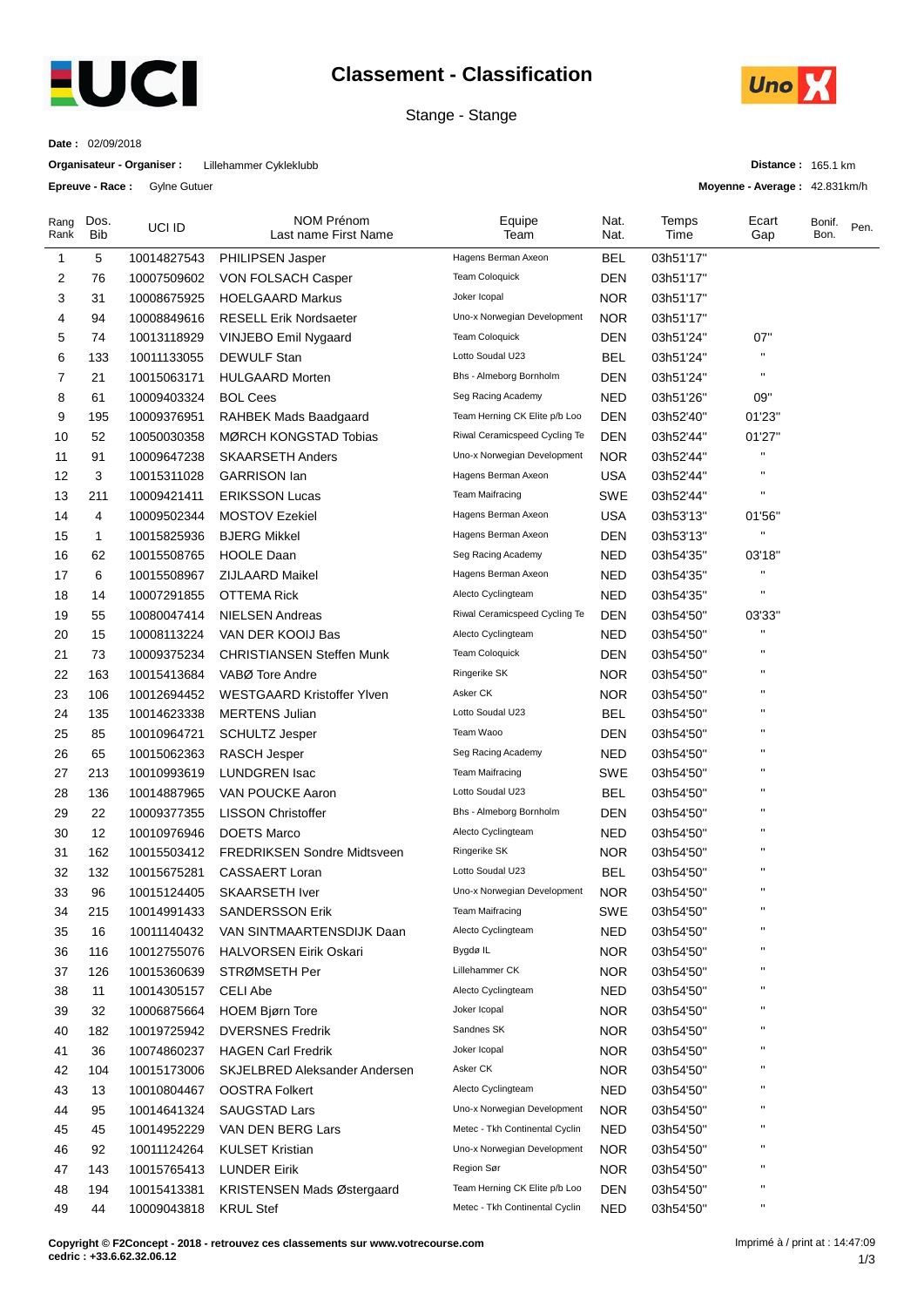| 50 | 161 | 10019979152 | FLØTTEN Øyvind              | Ringerike SK                   | <b>NOR</b> | 03h54'50" | п            |
|----|-----|-------------|-----------------------------|--------------------------------|------------|-----------|--------------|
| 51 | 51  | 10010973714 | JØRGENSEN Mathias Norsgaard | Riwal Ceramicspeed Cycling Te  | <b>DEN</b> | 03h54'50" | $\mathbf{H}$ |
| 52 | 56  | 10050033691 | RØNNING VINTHER Troels      | Riwal Ceramicspeed Cycling Te  | <b>DEN</b> | 03h55'27" | 04'10"       |
| 53 | 41  | 10009412923 | <b>BOUWMANS Dylan</b>       | Metec - Tkh Continental Cyclin | <b>NED</b> | 03h57'26" | 06'09"       |
| 54 | 184 | 10015101466 | <b>FATNES Martin</b>        | Sandnes SK                     | <b>NOR</b> | 03h57'28" | 06'11"       |
| 55 | 166 | 10019928531 | <b>VIK Mikal</b>            | Ringerike SK                   | <b>NOR</b> | 03h58'20" | 07'03"       |
| 56 | 64  | 10014890187 | MEEUS Jordi                 | Seg Racing Academy             | <b>BEL</b> | 03h58'20" | п            |
| 57 | 172 | 10007175960 | <b>LARSEN Richard</b>       | Ryska Posten Racing Team       | <b>SWE</b> | 03h58'20" | $\mathbf{H}$ |
| 58 | 43  | 10007618928 | <b>HAMELINK Jasper</b>      | Metec - Tkh Continental Cyclin | <b>NED</b> | 03h58'31" | 07'14"       |
| 59 | 42  | 10013000105 | DE LANGE Thijs              | Metec - Tkh Continental Cyclin | <b>NED</b> | 03h58'31" | $\mathbf{H}$ |
| 60 | 46  | 10014759946 | VAN DER HORST Dennis        | Metec - Tkh Continental Cyclin | <b>NED</b> | 03h58'31" | $\mathbf{H}$ |
| 61 | 35  | 10008856989 | VANGSTAD Andreas            | Joker Icopal                   | <b>NOR</b> | 04h01'23" | 10'06"       |
| 62 | 105 | 10020461829 | <b>WENDELBORG Eirik</b>     | Asker CK                       | <b>NOR</b> | 04h01'23" | $\mathbf{H}$ |
| 63 | 34  | 10007519605 | <b>SKJERPING Kristoffer</b> | Joker Icopal                   | <b>NOR</b> | 04h03'08" | 11'51"       |
| 64 | 93  | 10019995522 | <b>KULSET Sindre</b>        | Uno-x Norwegian Development    | <b>NOR</b> | 04h03'08" | $\mathbf{H}$ |